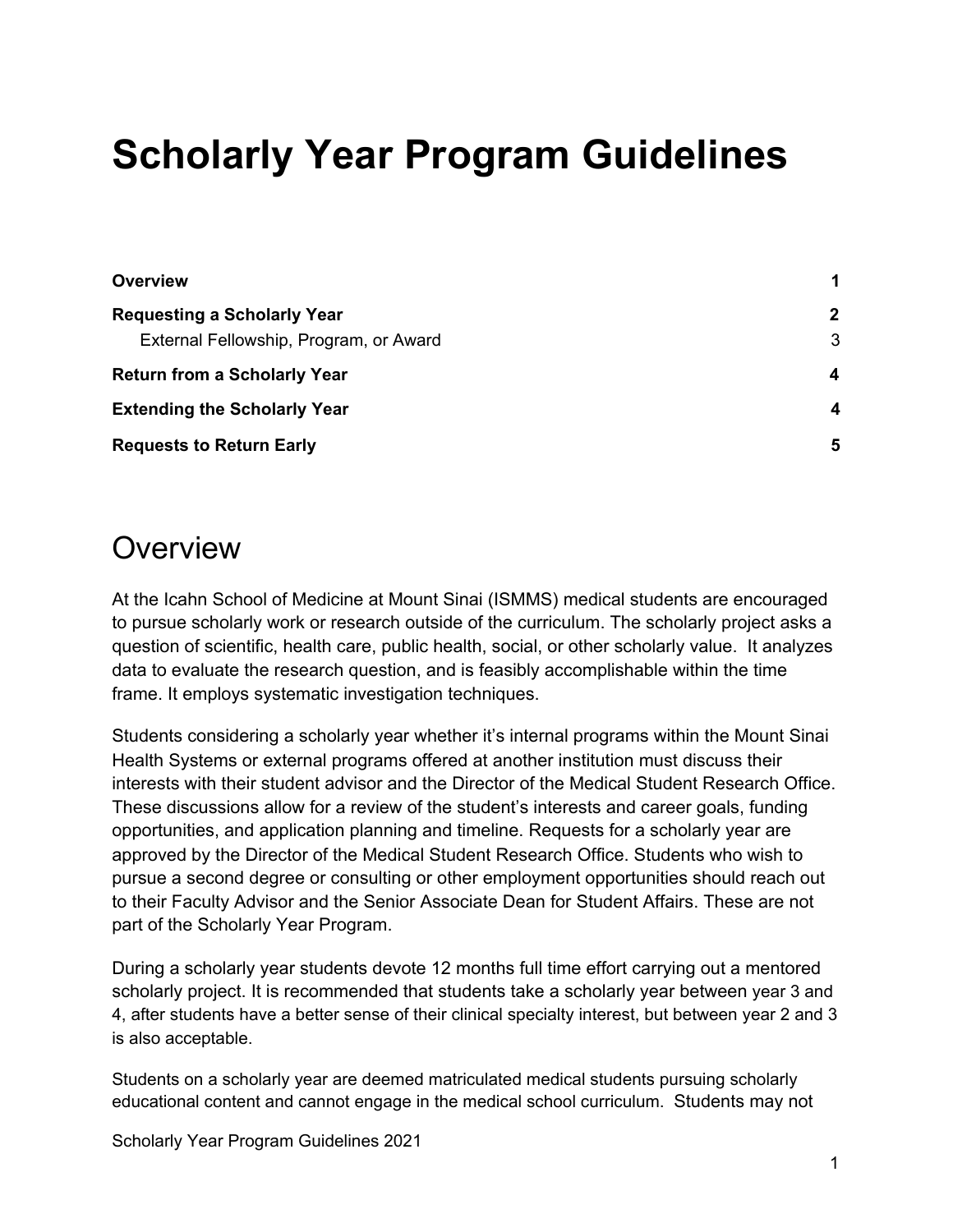take electives or clerkships for credit towards their MD degree. Only students in the School's dual degree programs (MD/MSCR, MD/MPH) may get credit towards the graduate degree portion of their program. Students in the MD/PhD program are not eligible to take a scholarly year.

The scholarly year starts at the beginning of the new academic year and ends before the start of the following academic year.

### <span id="page-1-0"></span>Requesting a Scholarly Year

The School's request for a scholarly year is made by completing and submitting the online form by May 15 of the calendar year the student intends to begin. The form is available at the School's website <https://icahn.mssm.edu/education/students/registrar/medical-forms>

- The form is electronically sent to various areas within the school for clearances from the following: MSRO Director, student advisor, Dean of Student Affairs, the international office (if applicable), and global health program (if applicable).
- It requires the upload of the funding form, mentor-mentee agreement form (or acceptance from an external program), and a scholarly year project proposal. Links to these separate forms are on the form itself.
- Students must have a source of financial support of a minimum of \$28,000 (based on single students without dependents and equals the current cost of attendance) to cover the cost of housing, living expenses and health insurance. Students should explore funding opportunities. Some fellowships and awards have deadlines in winter, while others in early spring. Check the Medical Student Research Office Funding Opportunities Blackboard page for listings. If not receiving a stipend or scholarship, students can be sponsored by a partner, family member, or self fund the year. Students on a Scholarly Year are not eligible for Icahn School of Medicine institutional scholarships, however are eligible for federal student loans. Financial aid questions should be directed to [studentsfinancialservices@mssm.edu](mailto:studentsfinancialservices@mssm.edu)
- Students are eligible for the School's housing. Contact housing@mountsinai.org to file the appropriate paperwork. Students may remain in school housing or are allowed to terminate their lease with 30 days notice. Terms and conditions are outlined in the Student Handbook.
- Health insurance is required. Students doing research at another institution can remain with Icahn School of Medicine's student health insurance or the student may accept other insurance. However, if they accept another health insurance, they must cancel Icahn School of Medicine health insurance within 30 days of the start date. Students will be eligible to re-enroll at the beginning of the next academic cycle. For more information, contact [studentsfinancialservices@mssm.edu.](mailto:studentsfinancialservices@mssm.edu)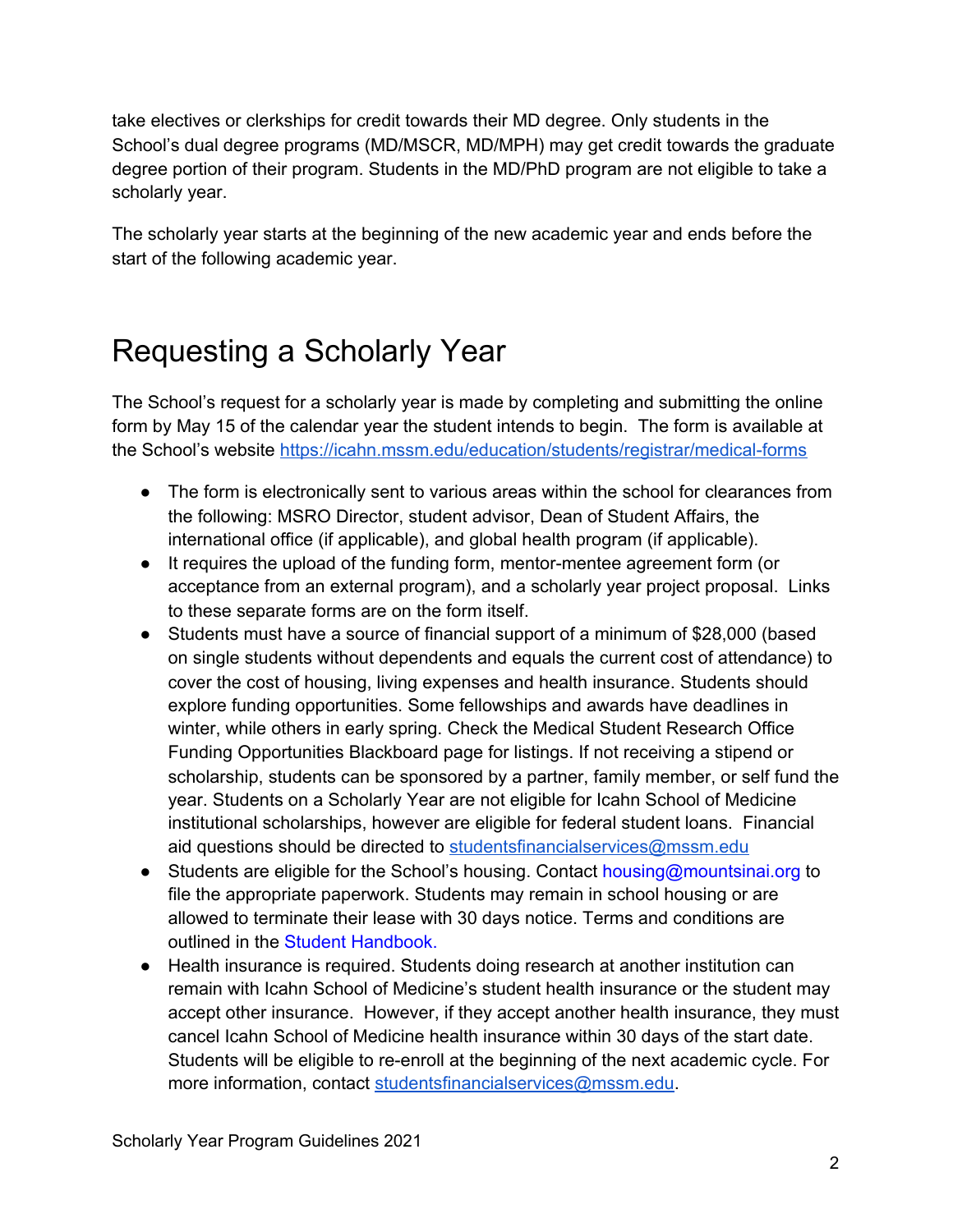● Students are covered by Mount Sinai malpractice insurance whether they stay at the school or spend their Scholarly Year elsewhere.

Students with specific questions in advance of filling out the form should reach out to the following individuals:

- Financial Aid: LaVerne Walker [studentfinancialservices@mssm.edu](mailto:studentfinancialservices@mssm.edu)
- Bursar: Phillip Park [phillip.parke@mssm.edu](mailto:phillip.parke@mssm.edu)
- Registrar: Nelson Pe and Kristy DiPalma [registrar@mssm.edu](mailto:registrar@mssm.edu)
- Housing: Cynthia Morales [housing@mountsinai.org](mailto:housing@mountsinai.org)
- Levy Library: Please go to the circulation desk on Annenberg 11
- International Personnel: Hamel Vyas [hamel.vyas@mountsinai.org](mailto:hamel.vyas@mountsinai.org)
- Student Affairs: Tara Cunningham, MD [tara.cunningham@mssm.edu](mailto:tara.cunningham@mssm.edu)

Curricular/academic promotion requirements for the year before the scholarly year must be completed and passed.

Once the application has been cleared, students will be sent the School's written approval to pursue a scholarly year. Students who have not been approved by the end of the academic year, and who have not registered for rotations or clerkships will automatically be placed on an administrative leave of absence. Students on a leave of absence do not retain enrollment privileges. Those who have registered for rotations or clerkships will be expected to carry out all assigned duties at their clinical sites.

#### <span id="page-2-0"></span>External Fellowship, Program, or Award

If applying for an external fellowship, program, or award, students should carefully review the specific application requirements as they may vary greatly. Attention should be paid to required signatures, letters, and deadlines. Some applications require a Dean's (or School's Designee reference) letter, approval/signature of an institutional official, and/or a letter of good academic standing. Information about supporting documents are described below. Allow 2-3 weeks for them to be provided.

- The Dean's letter is provided by the Director of the Medical Student Research Office. The request template is found on MSRO Blackboard organization.
- The Letter of Good Standing which indicates that the student is not on academic probation or disciplinary action. It comes from the Registrar's Office [https://mountsinai.formstack.com/forms/document\\_request\\_form.](https://mountsinai.formstack.com/forms/document_request_form)
- Letters on student performance come from the Office of Student Affairs.
- Institutional approval/signature ONLY comes from the Grants and Contracts Office (GCO)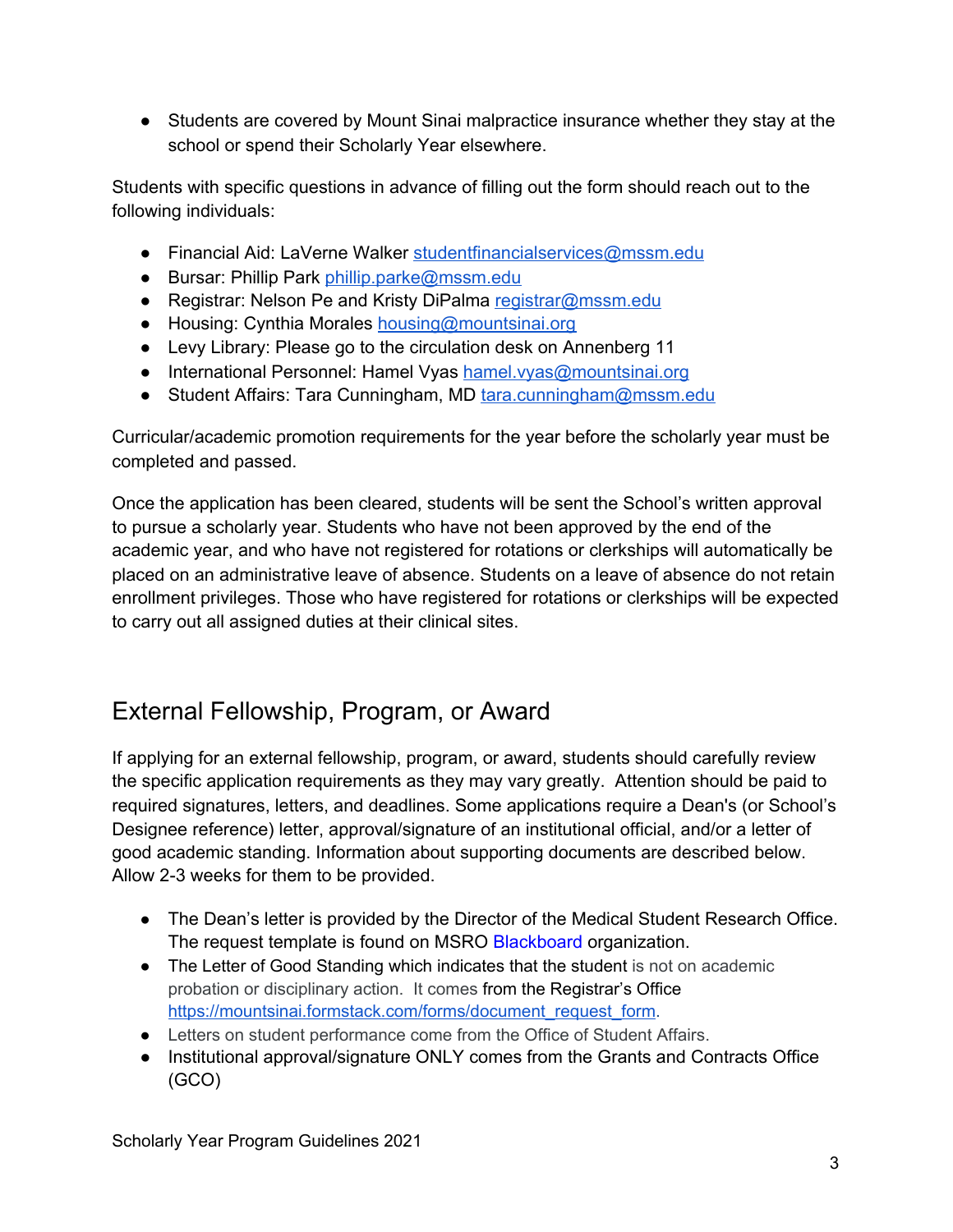- An InfoEd account is required. To obtain one visit <http://osticket.mssm.edu/support/pages/infoed-training-policy>
- Submit your request/proposal into InfoEd [https://icahn.mssm.edu/files/ISMMS/Assets/Research/GCO/ASP\\_General.pdf](https://icahn.mssm.edu/files/ISMMS/Assets/Research/GCO/ASP_General.pdf)
- Also complete the Investigator form [https://icahn.mssm.edu/files/ISMMS/Assets/Research/GCO/SC\\_IF\\_Instructio](https://icahn.mssm.edu/files/ISMMS/Assets/Research/GCO/SC_IF_Instructions.pdf) [ns.pdf](https://icahn.mssm.edu/files/ISMMS/Assets/Research/GCO/SC_IF_Instructions.pdf)

### <span id="page-3-0"></span>Return from a Scholarly Year

Students must complete the online Return from Scholarly Year form by March 15 of their Scholarly Year. The form is available here. The form alerts the Office of Enrollment Services, including Financial Aid and Bursar; compliance team; Student Affairs, Medical Student Research Office and the Registrar.

Students returning to third or fourth year must participate in the lottery in the spring prior to their return. Third year lottery occurs at the end of February and fourth year lottery at the end of March (make sure to read the weekly updates for detailed information, as dates change from year to year). Questions may be directed to Nelson Pe and Kristy DiPalma at [registrar@mssm.edu](mailto:registrar@mssm.edu).

A scholarly product describing the work done during the year is due by May 1. The scholarly product may be a 2-5 page final report on the scholarly project, a manuscript prepared for or submitted for publication, a first author abstract submitted to a national meeting, curriculum, etc. It must be submitted to: medicalstudentresearch@mssm.edu. Failure to do so will result in the student being put on administrative leave.

Students must complete all School forms and Clearance Requirements. These are described in detail on [Blackboard.](https://learn.mssm.edu/webapps/blackboard/content/listContent.jsp?course_id=_3784_1&content_id=_222360_1)

Failure to notify the school of intent to return or wish to extend time away by March 15 will be put on Administrative Leave of Absence for the following academic year (for more information about this status, see the Medical Student [Handbook](https://icahn.mssm.edu/education/students/handbook/life-events)). This impacts student privileges, including eligibility for housing and access to campus resources.

## <span id="page-3-1"></span>Extending the Scholarly Year

Students who wish to extend their time away from the MD program must email the Director of the Medical Student Research Office by March 15. Students should include in the email:

Scholarly Year Program Guidelines 2021